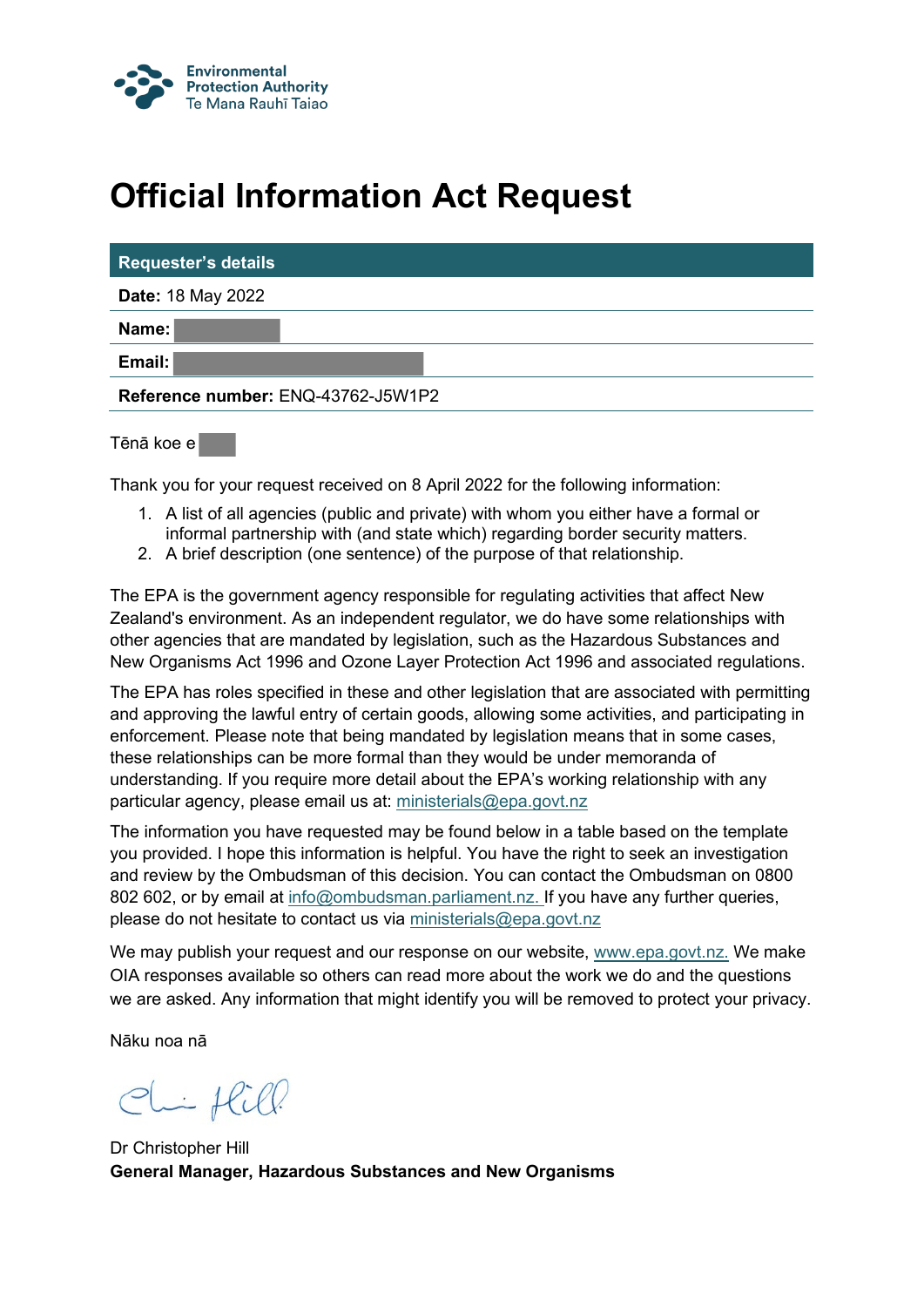## **Official Information Act response re border security information for Nikki Johnson, ENQ-43762-J5W1P2**

| <b>Agency</b>                                                      | <b>Relationship</b> | <b>Description</b>                                                                                                       |
|--------------------------------------------------------------------|---------------------|--------------------------------------------------------------------------------------------------------------------------|
| New Zealand<br>Customs<br>Service                                  | Formal and informal | Hazardous Substances and New Organisms Act 1996<br>Cooperation on operational and enforcement activities                 |
|                                                                    | Informal            | Imports and Exports (Restrictions) Act 1998 and associated Orders<br>Cooperation on operation and enforcement activities |
|                                                                    | Formal and informal | Ozone Layer Protection Act 1996 and associated Regulations<br>Cooperation on operation and enforcement activities        |
|                                                                    | Informal            | Compliance, Monitoring, and Enforcement cooperation on border security                                                   |
| Ministry of<br>Business,<br>Innovation and<br>Employment<br>(MBIE) | Informal            | Imports and Exports (Restrictions) Act 1998 and associated Orders<br>MBIE administers this legislation.                  |
| Ministry of<br>Foreign Affairs<br>and Trade<br>(MFAT)              | Informal            | Ozone Layer Protection Act 1996 and associated Regulations<br>Cooperation on international relations                     |
|                                                                    | Informal            | Imports and Exports (Restrictions) Act 1998 and associated Orders<br>Cooperation on international relations              |
|                                                                    | Informal            | Hazardous Substances and New Organisms Act 1996<br>Cooperation on operational activities                                 |